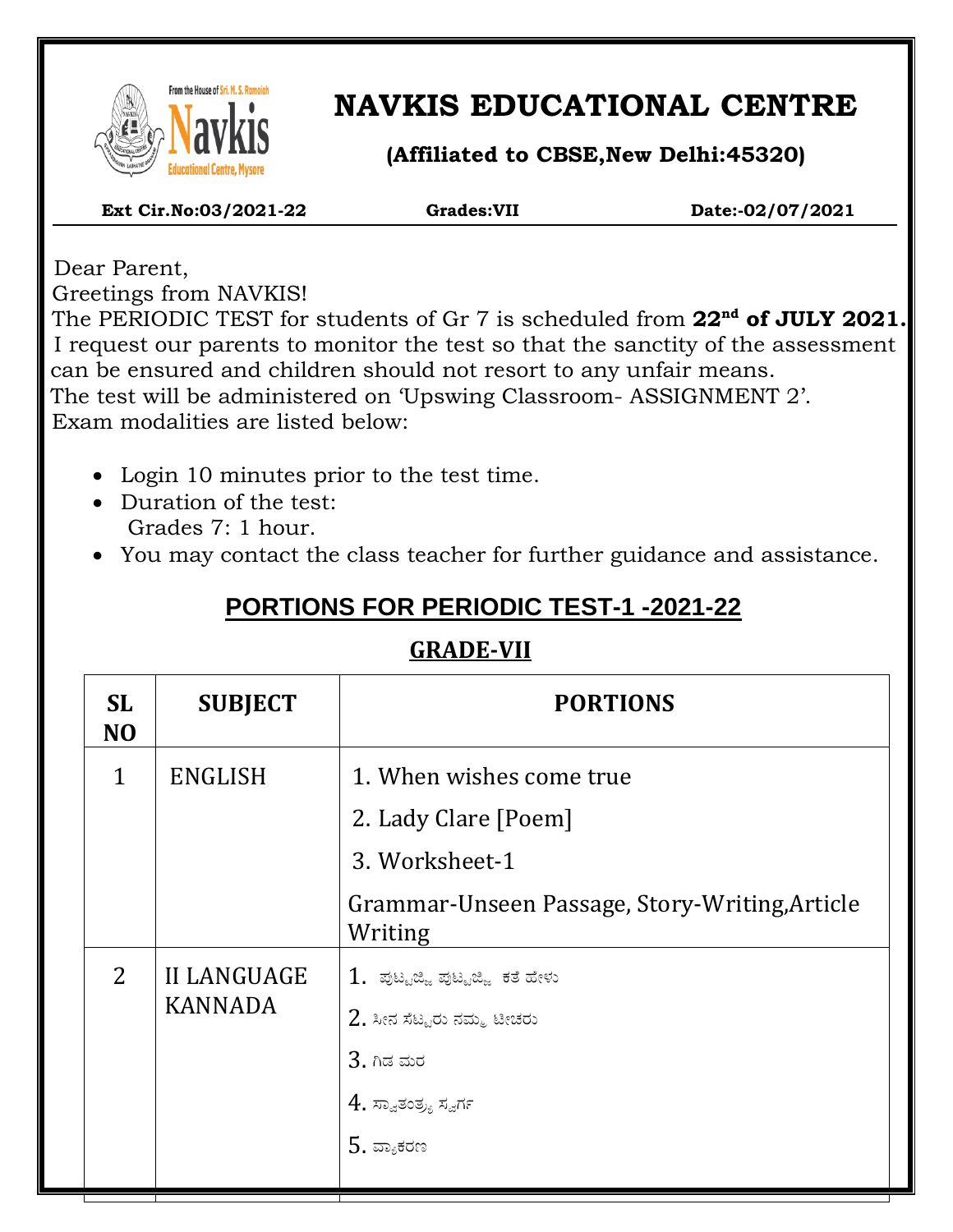| 3 | <b>III LANGUAGE</b><br><b>KANNADA</b> | $1.$ ತುತ್ತೂರಿ                                              |  |
|---|---------------------------------------|------------------------------------------------------------|--|
|   |                                       | $2.$ ನನ್ನ ಕನಸು                                             |  |
|   |                                       | $3$ . ಸ್ವಾತಂತ್ರ್ಯ ದಿನಾಚರಣೆ                                 |  |
| 4 | <b>II LANGUAGE</b>                    | $1.$ वर्षा बहार                                            |  |
|   | <b>HINDI</b>                          | $2.$ पिता के नाम                                           |  |
| 5 | <b>III LANGUAGE</b><br><b>HINDI</b>   | $1.$ किरण                                                  |  |
|   |                                       | 2. रवींदर की कलम से                                        |  |
| 6 | <b>MATHEMATICS</b>                    | 1. Integers                                                |  |
|   |                                       | 2. Fractions                                               |  |
| 7 | <b>SCIENCE</b>                        | 1. Nutrition in plants                                     |  |
|   |                                       | 2. Heat and Temperature                                    |  |
|   |                                       | 3. Matter and chemical formulae                            |  |
| 8 | SOCIAL<br><b>SCIENCE</b>              | 1. When, Where and How?                                    |  |
|   |                                       | 2. Our Environment                                         |  |
|   |                                       | 3. The story of Democracy                                  |  |
|   |                                       | 4. Interior of the Earth (only Structure of the<br>Earth). |  |